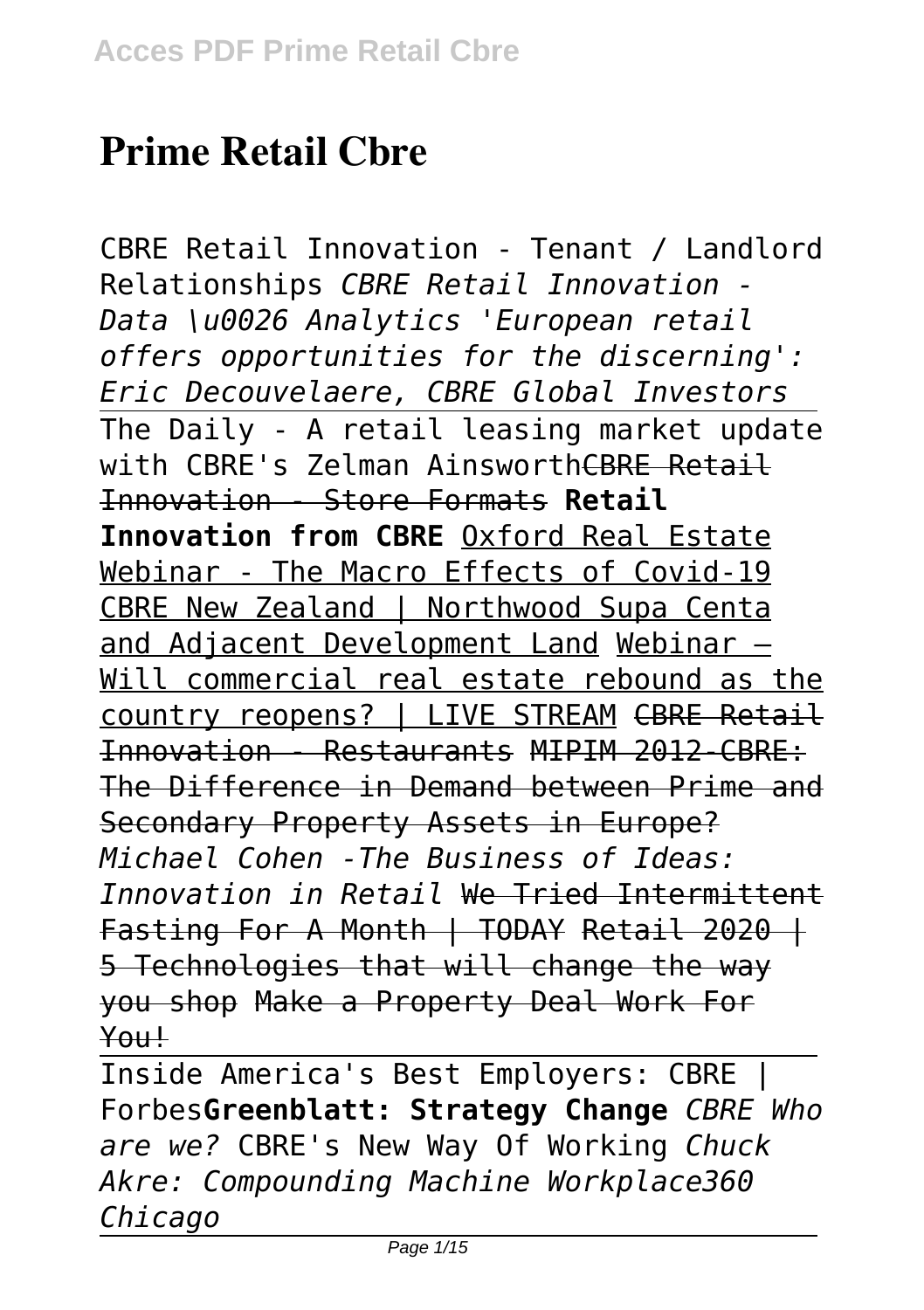## CBRE - Leaders of Brokerage

CBRE explains the VAT effects on the UAE Property Commercial Market**Asia's New Tiger Economy? CBRE's Marc Townsend speaks to the Cambodia Marketview Report Q2 2016** CBRE Ireland Bi-Monthly Research Report May 2014

EDHEC IEIF Commercial Property France IndexAkash Gupta Keynote Presentation | Texas Instruments Technical Conference 2020 Retail@Risk Innovation Overload

CBRE Retail Leasing Market Stocktake – Edition 4 2016 The Amazon Effect - Logistics Real Estate in COVID Prime Retail Cbre

The Swiss CBRE Retail Agency team headed by Michael Dressen will prepare the retail concept in the coming weeks in cooperation with Swiss Life and will start marketing this global prime location internationally after summer 2020. Retail & Leisure International RELATED ARTICLESMORE FROM AUTHOR

CBRE to lease prime retail units | Retail & Leisure ...

In the short-term, exceptional prime retail assets are still investment-worthy across different retail categories. Retail remains a versatile sector and is capable of evolving in myriad ways. EMEA Real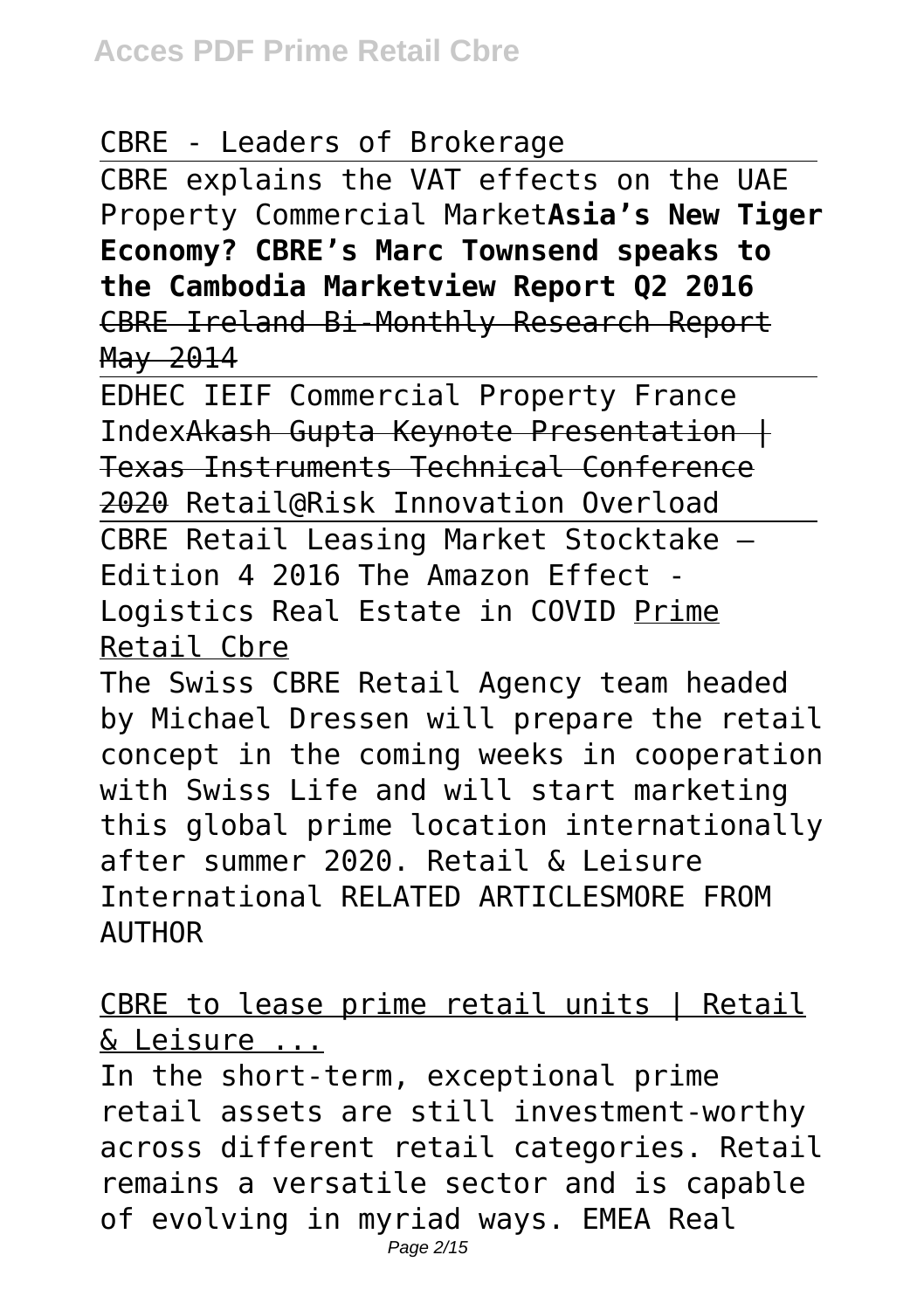Estate Market Outlook 2020 Midyear Review

## RETAIL - CBRE

UK prime commercial property rental values fell -0.2% in Q2 2019, the first decrease at the national level since Q3 2012, according to CBRE's latest Prime Rent and Yield Monitor. This fall was driven entirely by the Retail subsectors. At the All Property level, prime yields moved out 9bps over the last quarter.

## Prime UK commercial property rents fall -0.2% in Q2

Prime rents for all Retail sectors continued to fall in Q4 2019, with shopping centres registering the biggest fall (-1.3%). All regions across all Retail sectors recorded either falling or flat rents. Across all property sectors, Industrials recorded the greatest fall in yields t in Q4 2019.

Prime UK commercial property rents rise by 0.3% in Q4 and ...

CBRE's new semiannual report on prime rents tracks global trends in rent values in more than 90 key markets around the globe. Download Report Global Prime Retail Rents. 10 Most Expensive Markets. New York, Hong Kong & London command world's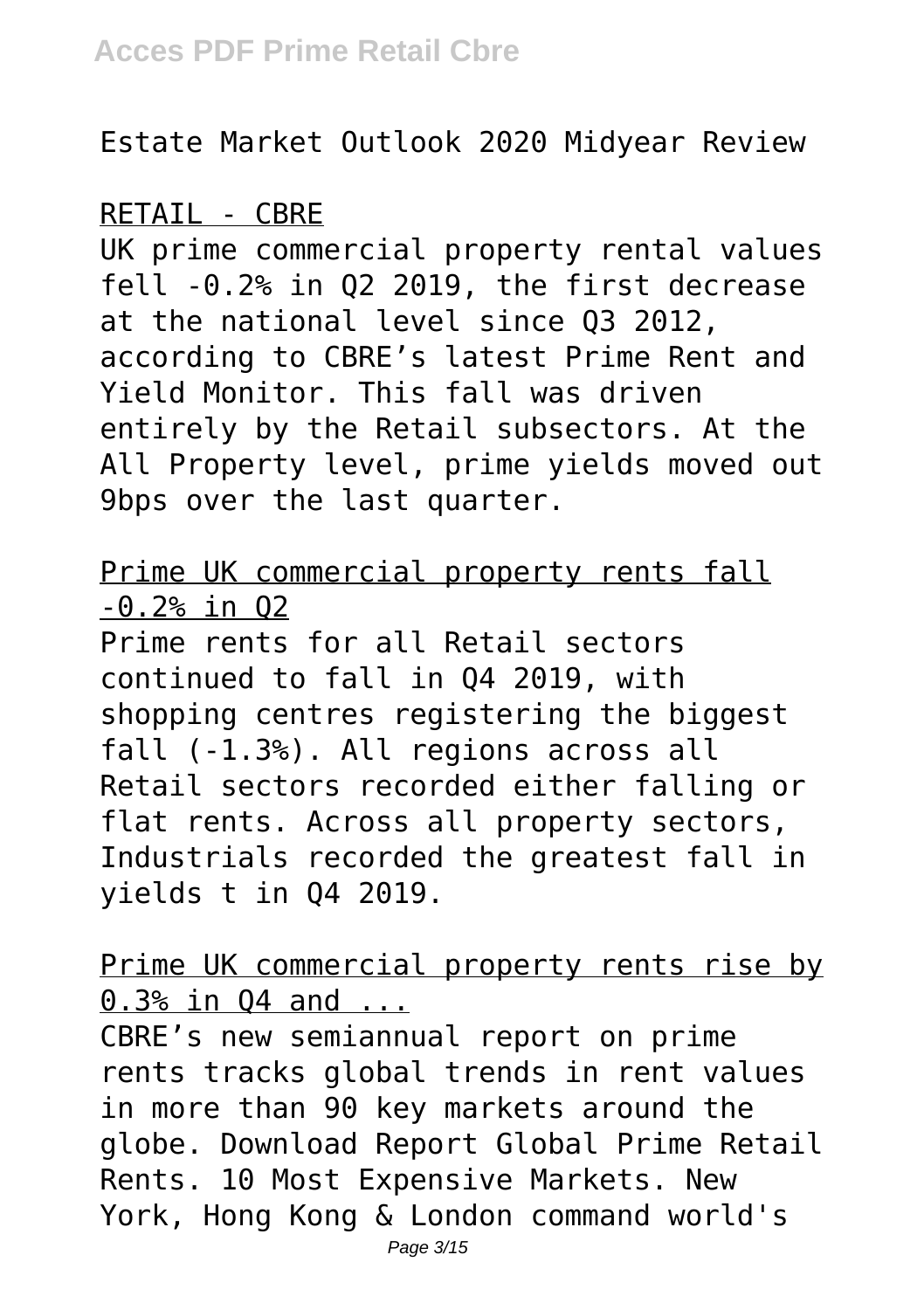highest retail rents. ...

Global Prime Retail Rents 2016 | CBRE Great Current Retail Location or Retail and Industrial Redevelopment Opportunity 846'± Frontage on E. 61st Street 841'± Frontage on Aspen (145th) Neighbors Include High End Industrial R.L. Hudson, Skycam, Xeta and Oseco as well as Strong Retailers such as McDonald's and QuikTrip

Prime Retail Location - CBRE CBRE retail real estate for ...

UK prime commercial property rental values rose 0.4% in Q3 2019 according to CBRE's latest Prime Rent and Yield Monitor. This rise was driven by Industrials and Offices. At the All Property level, prime yields moved out 6bps over the last quarter.

Prime UK commercial property rents rise 0.4% in Q3

CBRE is the premier real estate advisor for the retail sector across EMEA. Based in the west end of London, our team of 160 specialists advise investors and occupiers across all transactions. We also have offices and experts across the rest of the UK and EMEA specialising in local retail knowledge.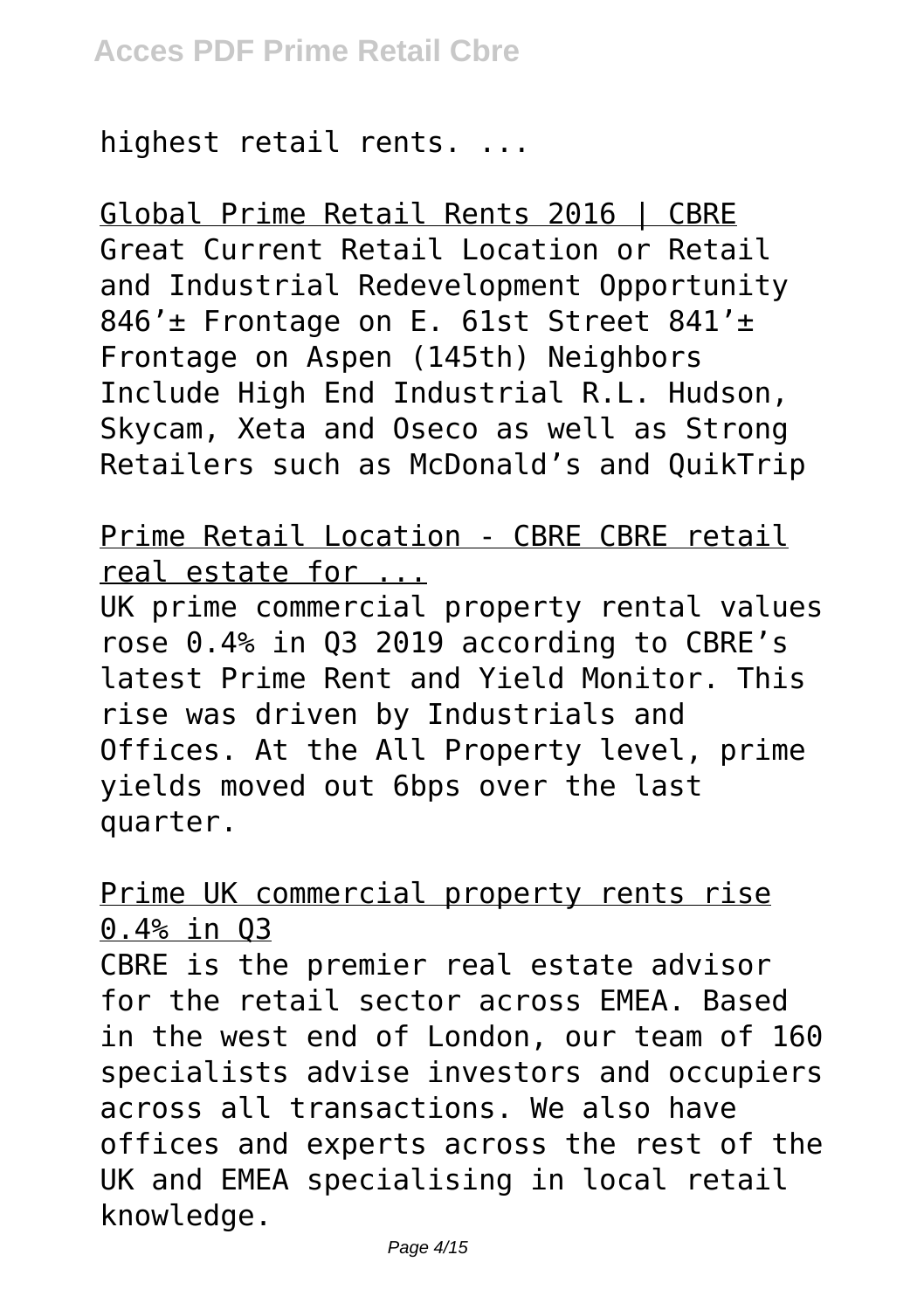## Retail | CBRE

The premises occupy a highly prominent position on Boucher Road, the premier retail warehouse and Car Showroom destination in Belfast.

## Retail Unit to Rent, 52 Boucher Road, , BT12 6QA - CBRE

UK Retail Snapshot Q3 2020. 26 October, 2020. 26 October, 2020. Read More . UK Retail's Toughest Period - Where Has Been Hit Hardest? October 2020 . 21 October, 2020. 21 October, 2020. Read More . UK Real Estate and the Brexit Endgame October 2020. 20 October, 2020. 20 October, 2020. Read More . UK Logistics Market Summary Q3 2020. 19 October, 2020. 19 October, 2020. Read More . United Kingdom ...

#### Research and Reports | CBRE

ASR REIM aims to attract more international investorst for the ASR Dutch Prime Retail Fund. In 2012 and 2013 CBRE placed a total of approximately  $\epsilon$  550 mn. from Dutch and European investors. This time, CBRE is asked to go to the Asian market to attract a like-minded investor.

ASR Dutch Prime Retail Fund | CBRE Understanding Retail Destinations is a web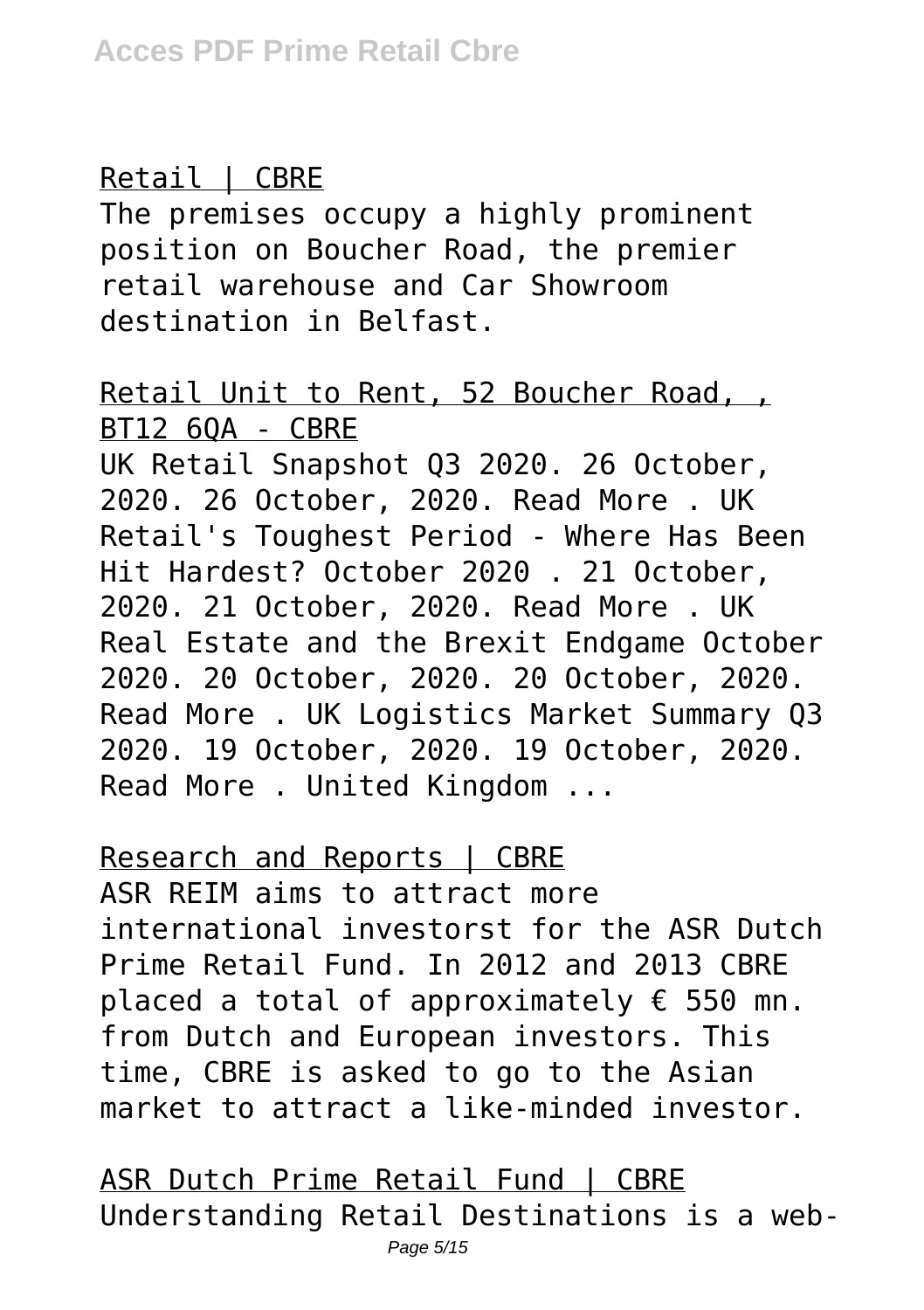based application that offers unrivaled global coverage of the market practices and costs associated with occupying retail space in major markets worldwide. The menudriven structure allows for easy navigation and focus on locations of interest.

Understanding Retail Destinations | CBRE UK prime commercial property rental values increased 0.1% in Q1 2019, matching Q4 2018 as the slowest growth since Q3 2012, according to CBRE's latest Prime Rent and Yield Monitor. At the All Property level, prime yields moved out 6bps over the quarter.

Prime UK commercial property rents increase 0.1% in Q1 2019 Global Prime Retail Rents 2017 New York remains the world's most expensive retail location, however London showed the strongest annual rent growth and moved up to become the second most expensive market, according to CBRE Research's semiannual Global Prime Retail Rents.

Global Prime Retail Rents | July 2017 | CBRE

CBRE's new semiannual report on prime rents tracks global trends in rent values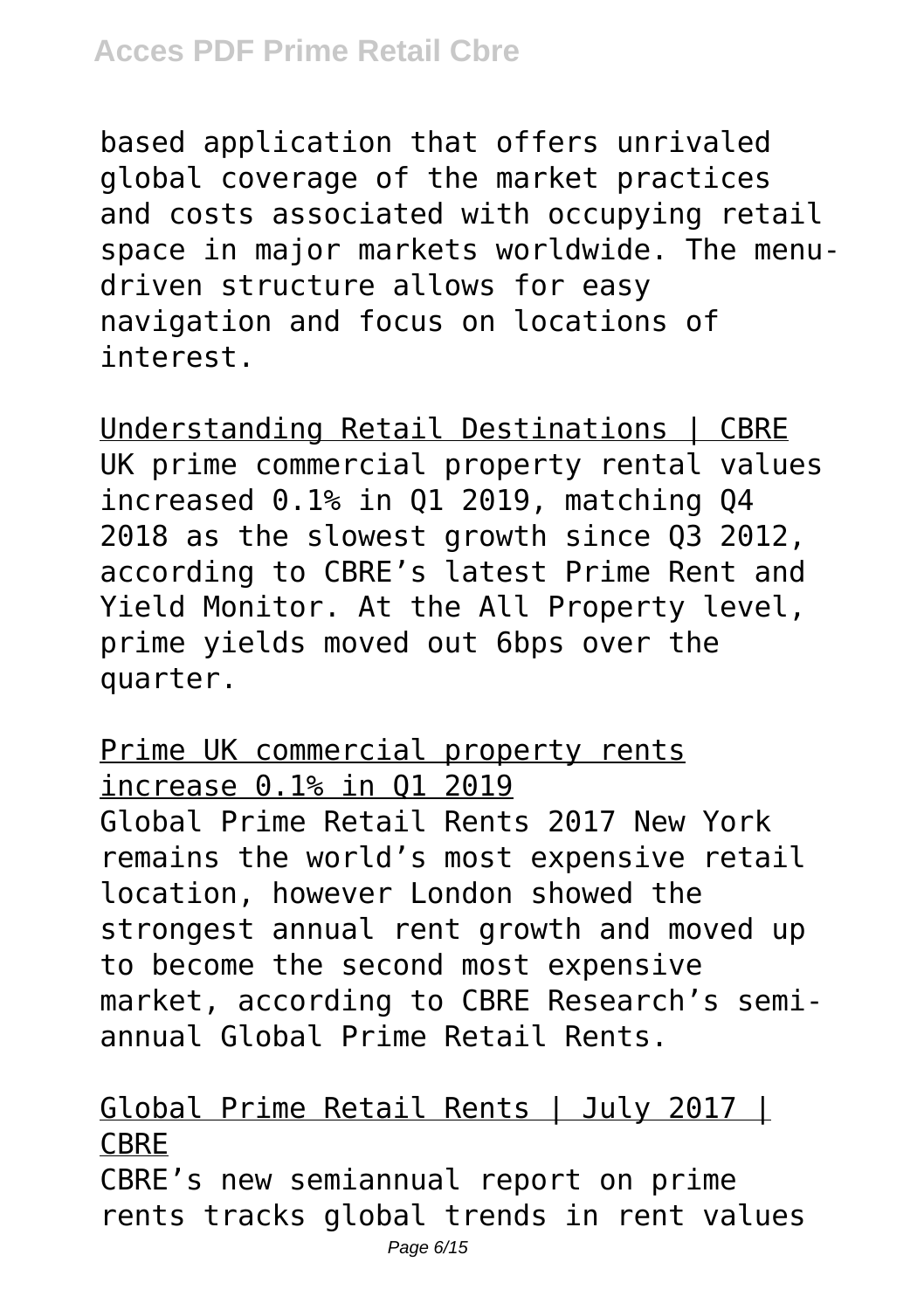in more than 90 key markets around the globe.

Global Prime Retail Rents 2016 | CBRE View CBRE's Retail properties to Rent in United Kingdom - CBRE . We use cookies on this website to enhance your user experience. By continuing on this website you are agreeing to the use of these cookies. For further information please read our Cookie Policy. Ok, I agree. CBRE Visit CBRE.co.uk. Menu. Need help with your search? OFFICE. Leasing; Coworking; Articles; List Your Space; Flexible ...

# Retail properties to Rent in United Kingdom - CBRE

UK prime commercial property rental values increased 0.5% in Q3 2018, down from the 0.7% recorded in Q2, according to CBRE's latest Prime Rent and Yield Monitor. Excluding the immediate aftermath of the EU referendum, this is the lowest quarterly growth in prime rents since Q3 2012.

Prime UK commercial property rents up 0.5% in Q3 2018

CBRE GI acquires prime retail location in Copenhagen (DK) CBRE Global Investors has completed the acquisition of Vimmelskaftet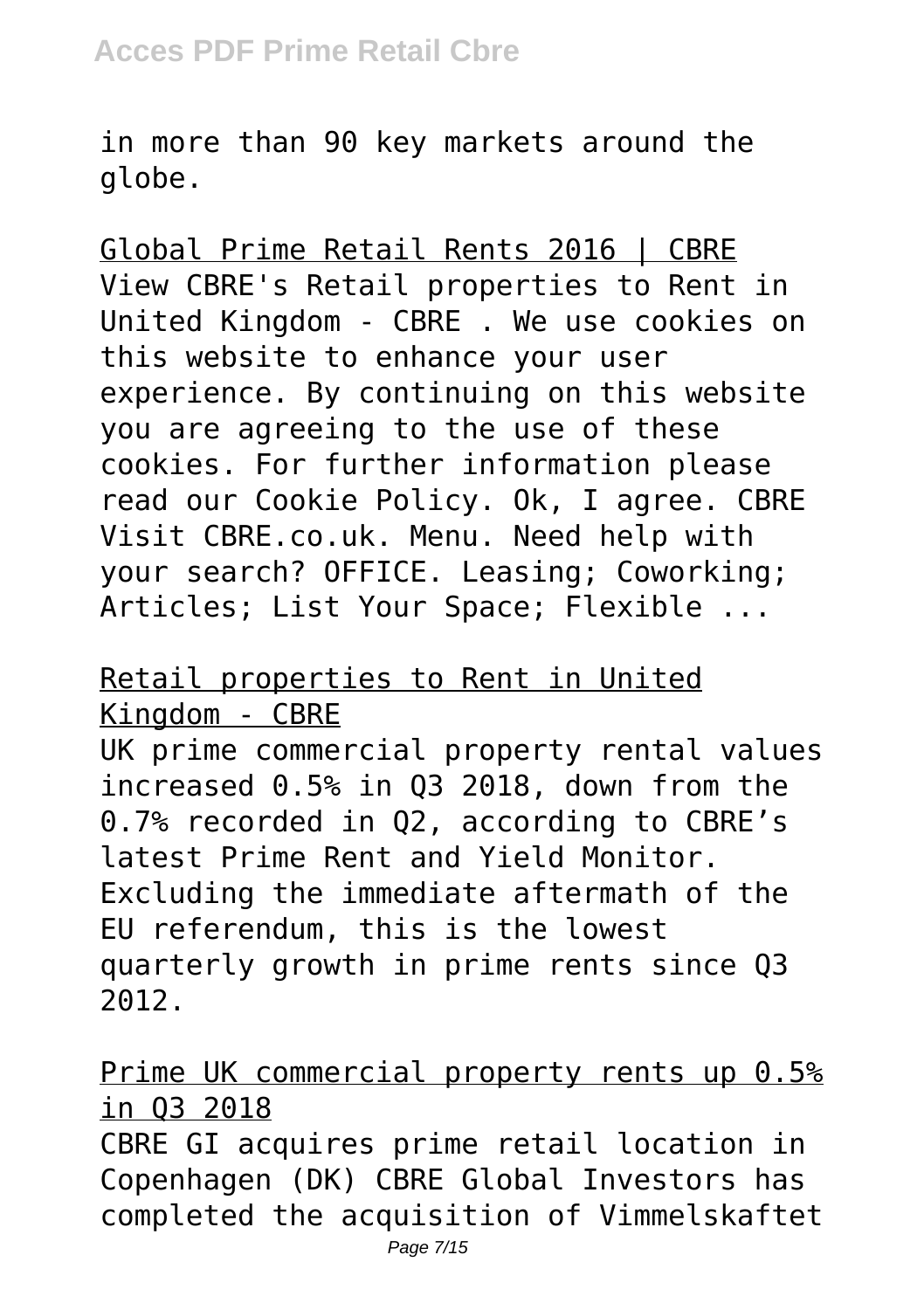39-41 in Copenhagen, Denmark, on behalf of a joint venture between the CBRE Europe Value Partners fund series and Portus Retail.

CBRE GI acquires prime retail location in Copenhagen (DK) CBRE & MD Property | Residential Rent Collection & Occupancy in Dublin - June 2020. June 11, 2020. June 11, 2020

CBRE Retail Innovation - Tenant / Landlord Relationships *CBRE Retail Innovation - Data \u0026 Analytics 'European retail offers opportunities for the discerning': Eric Decouvelaere, CBRE Global Investors* The Daily - A retail leasing market update with CBRE's Zelman AinsworthCBRE Retail Innovation - Store Formats **Retail Innovation from CBRE** Oxford Real Estate Webinar - The Macro Effects of Covid-19 CBRE New Zealand | Northwood Supa Centa and Adjacent Development Land Webinar — Will commercial real estate rebound as the country reopens? | LIVE STREAM CBRE Retail Innovation - Restaurants MIPIM 2012-CBRE: The Difference in Demand between Prime and Secondary Property Assets in Europe? *Michael Cohen -The Business of Ideas:* Page 8/15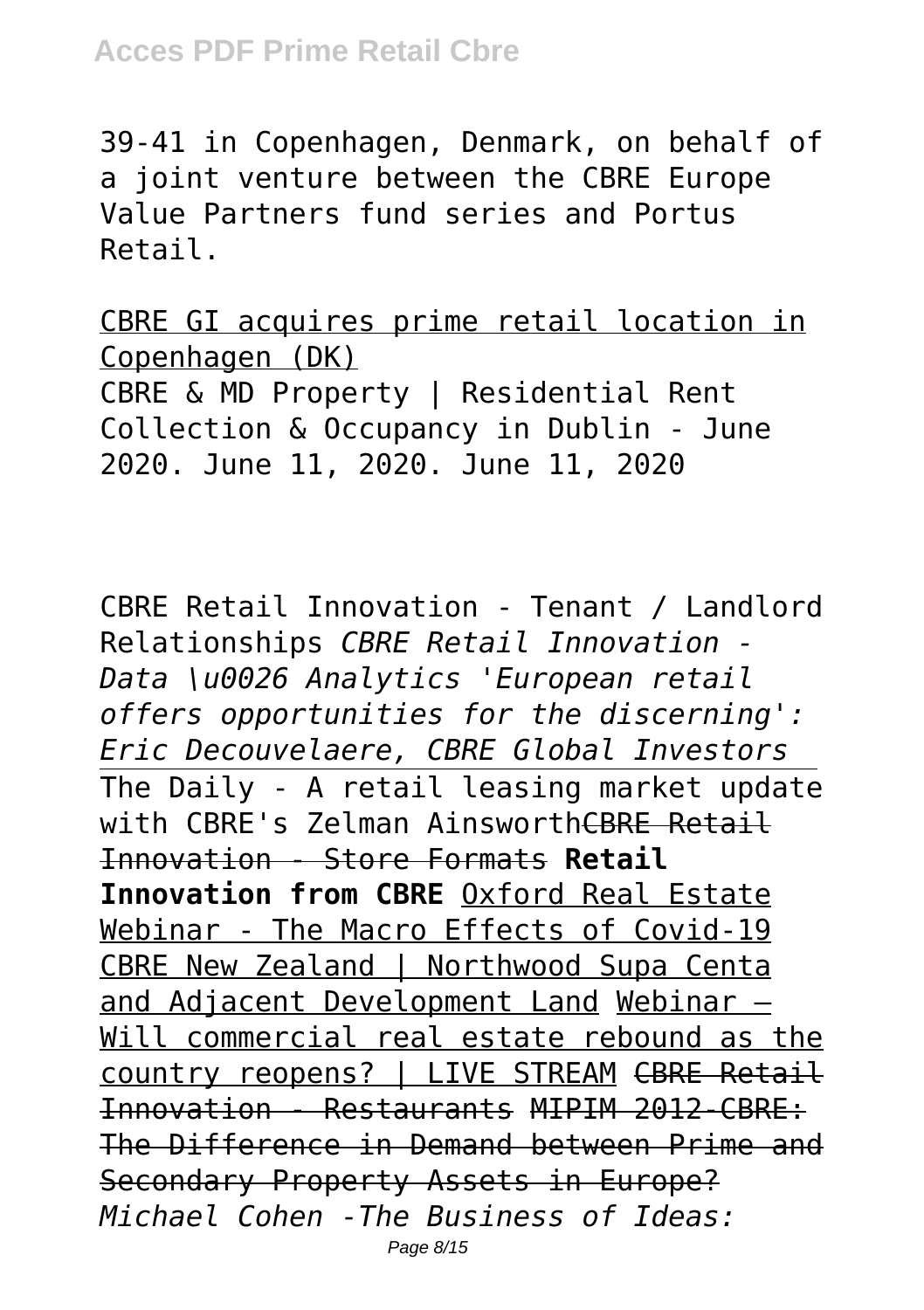*Innovation in Retail* We Tried Intermittent Fasting For A Month | TODAY Retail 2020 | 5 Technologies that will change the way you shop Make a Property Deal Work For You!

Inside America's Best Employers: CBRE | Forbes**Greenblatt: Strategy Change** *CBRE Who are we?* CBRE's New Way Of Working *Chuck Akre: Compounding Machine Workplace360 Chicago*

CBRE - Leaders of Brokerage

CBRE explains the VAT effects on the UAE Property Commercial Market**Asia's New Tiger Economy? CBRE's Marc Townsend speaks to the Cambodia Marketview Report Q2 2016** CBRE Ireland Bi-Monthly Research Report May 2014

EDHEC IEIF Commercial Property France IndexAkash Gupta Keynote Presentation | Texas Instruments Technical Conference 2020 Retail@Risk Innovation Overload

CBRE Retail Leasing Market Stocktake – Edition 4 2016 The Amazon Effect - Logistics Real Estate in COVID Prime Retail Cbre

The Swiss CBRE Retail Agency team headed by Michael Dressen will prepare the retail concept in the coming weeks in cooperation with Swiss Life and will start marketing this global prime location internationally after summer 2020. Retail & Leisure Page 9/15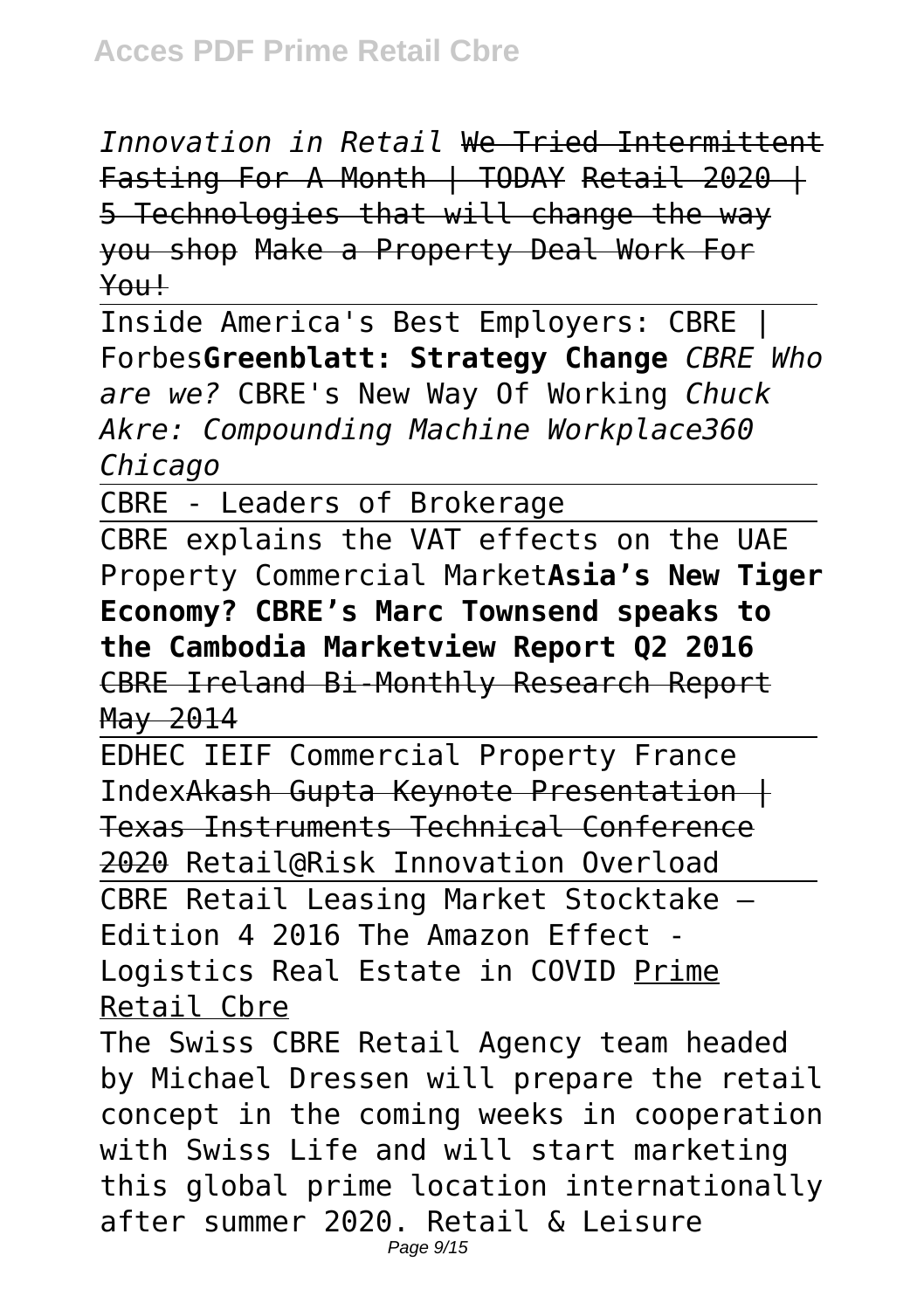# International RELATED ARTICLESMORE FROM AUTHOR

# CBRE to lease prime retail units I Retail & Leisure ...

In the short-term, exceptional prime retail assets are still investment-worthy across different retail categories. Retail remains a versatile sector and is capable of evolving in myriad ways. EMEA Real Estate Market Outlook 2020 Midyear Review

#### RETAIL - CBRE

UK prime commercial property rental values fell -0.2% in Q2 2019, the first decrease at the national level since Q3 2012, according to CBRE's latest Prime Rent and Yield Monitor. This fall was driven entirely by the Retail subsectors. At the All Property level, prime yields moved out 9bps over the last quarter.

## Prime UK commercial property rents fall -0.2% in Q2

Prime rents for all Retail sectors continued to fall in Q4 2019, with shopping centres registering the biggest fall (-1.3%). All regions across all Retail sectors recorded either falling or flat rents. Across all property sectors, Industrials recorded the greatest fall in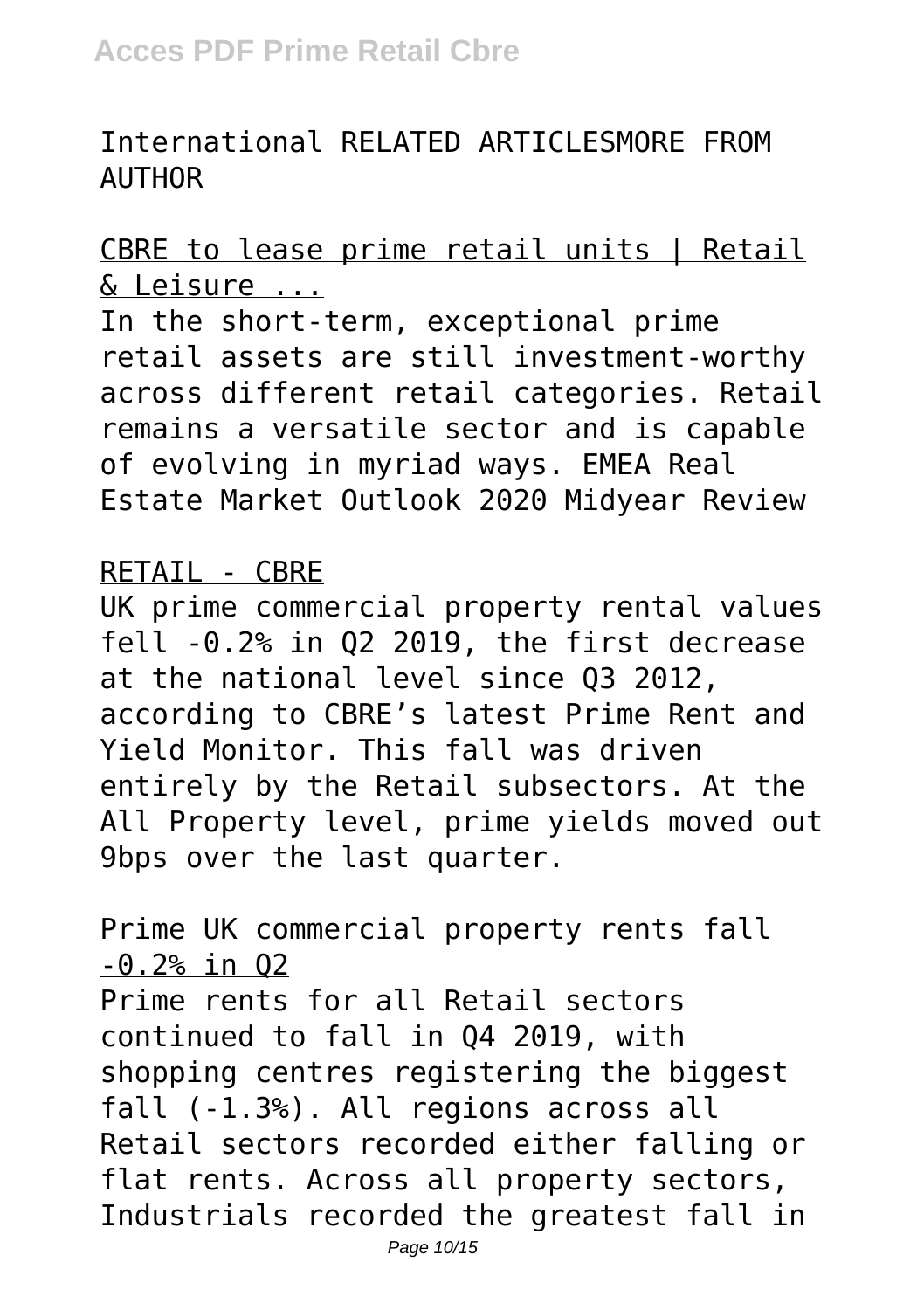## yields t in Q4 2019.

## Prime UK commercial property rents rise by 0.3% in Q4 and ...

CBRE's new semiannual report on prime rents tracks global trends in rent values in more than 90 key markets around the globe. Download Report Global Prime Retail Rents. 10 Most Expensive Markets. New York, Hong Kong & London command world's highest retail rents. ...

Global Prime Retail Rents 2016 | CBRE Great Current Retail Location or Retail and Industrial Redevelopment Opportunity 846'± Frontage on E. 61st Street 841'± Frontage on Aspen (145th) Neighbors Include High End Industrial R.L. Hudson, Skycam, Xeta and Oseco as well as Strong Retailers such as McDonald's and QuikTrip

## Prime Retail Location - CBRE CBRE retail real estate for ...

UK prime commercial property rental values rose 0.4% in Q3 2019 according to CBRE's latest Prime Rent and Yield Monitor. This rise was driven by Industrials and Offices. At the All Property level, prime yields moved out 6bps over the last quarter.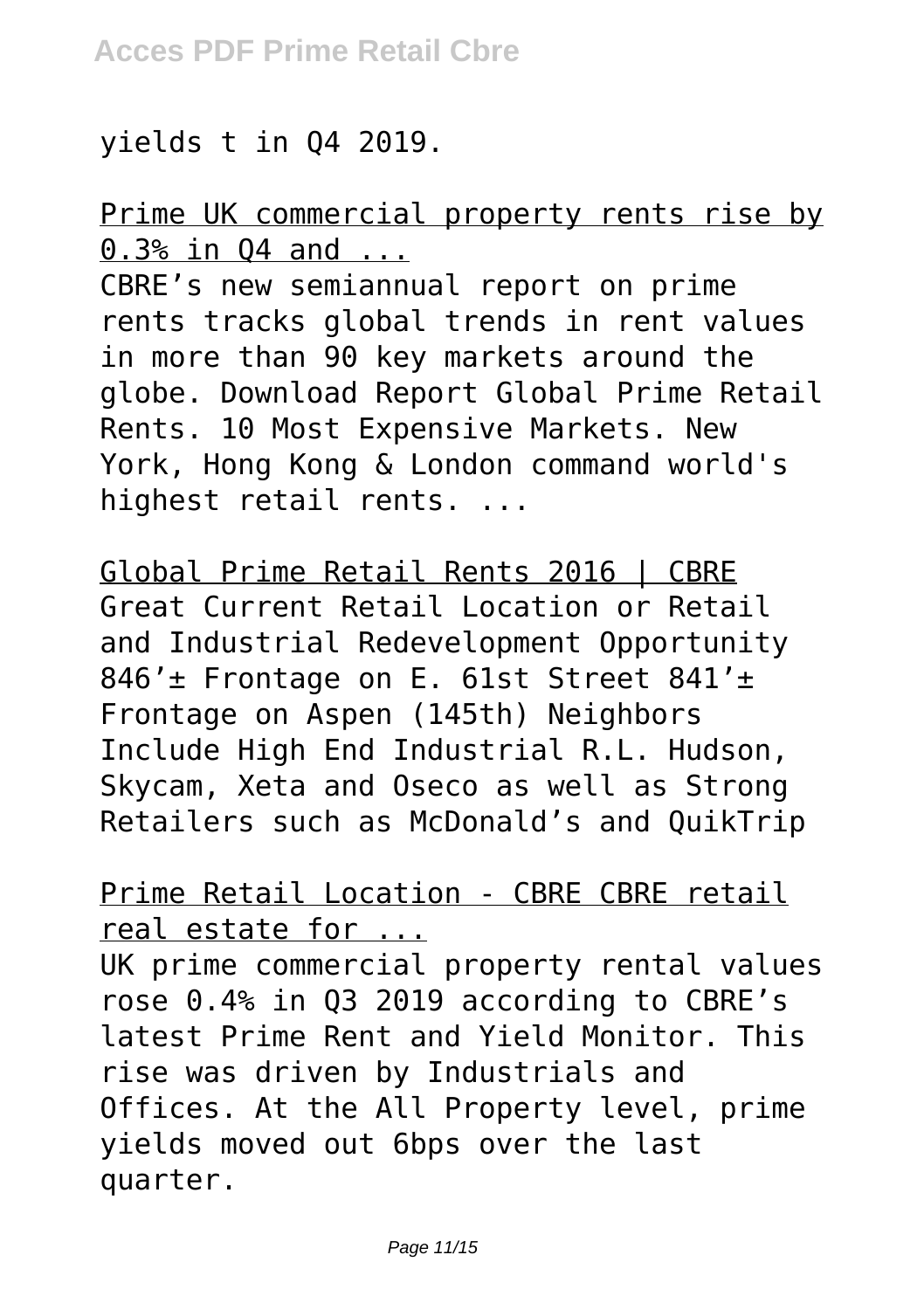## Prime UK commercial property rents rise 0.4% in Q3

CBRE is the premier real estate advisor for the retail sector across EMEA. Based in the west end of London, our team of 160 specialists advise investors and occupiers across all transactions. We also have offices and experts across the rest of the UK and EMEA specialising in local retail knowledge.

## Retail | CBRE

The premises occupy a highly prominent position on Boucher Road, the premier retail warehouse and Car Showroom destination in Belfast.

# Retail Unit to Rent, 52 Boucher Road, , BT12 6QA - CBRE

UK Retail Snapshot Q3 2020. 26 October, 2020. 26 October, 2020. Read More . UK Retail's Toughest Period - Where Has Been Hit Hardest? October 2020 . 21 October, 2020. 21 October, 2020. Read More . UK Real Estate and the Brexit Endgame October 2020. 20 October, 2020. 20 October, 2020. Read More . UK Logistics Market Summary Q3 2020. 19 October, 2020. 19 October, 2020. Read More . United Kingdom ...

Research and Reports | CBRE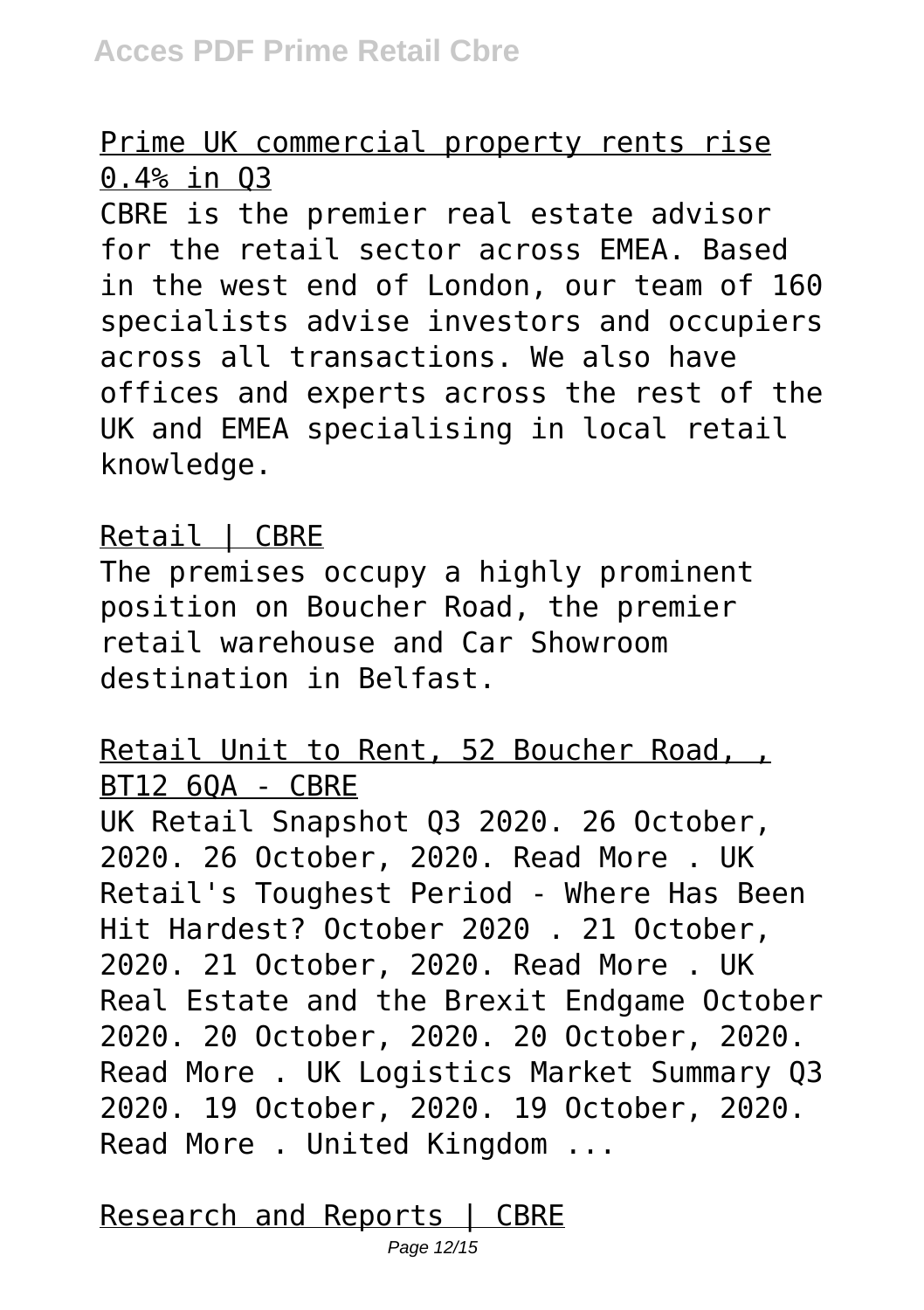ASR REIM aims to attract more international investorst for the ASR Dutch Prime Retail Fund. In 2012 and 2013 CBRE placed a total of approximately  $\epsilon$  550 mn. from Dutch and European investors. This time, CBRE is asked to go to the Asian market to attract a like-minded investor.

ASR Dutch Prime Retail Fund | CBRE Understanding Retail Destinations is a webbased application that offers unrivaled global coverage of the market practices and costs associated with occupying retail space in major markets worldwide. The menudriven structure allows for easy navigation and focus on locations of interest.

Understanding Retail Destinations | CBRE UK prime commercial property rental values increased 0.1% in Q1 2019, matching Q4 2018 as the slowest growth since Q3 2012, according to CBRE's latest Prime Rent and Yield Monitor. At the All Property level, prime yields moved out 6bps over the quarter.

Prime UK commercial property rents increase 0.1% in Q1 2019 Global Prime Retail Rents 2017 New York remains the world's most expensive retail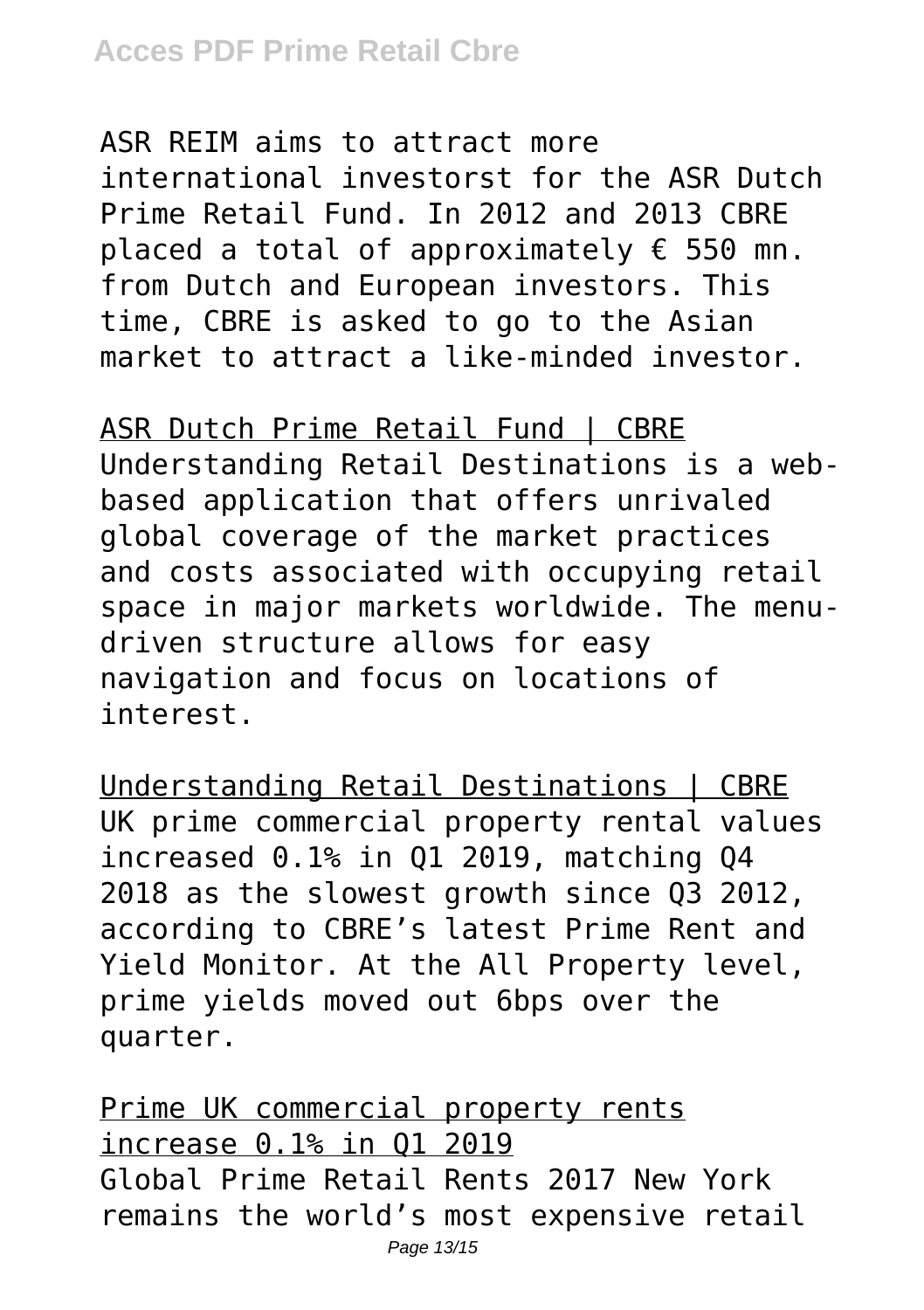location, however London showed the strongest annual rent growth and moved up to become the second most expensive market, according to CBRE Research's semiannual Global Prime Retail Rents.

## Global Prime Retail Rents | July 2017 | CBRE

CBRE's new semiannual report on prime rents tracks global trends in rent values in more than 90 key markets around the globe.

Global Prime Retail Rents 2016 | CBRE View CBRE's Retail properties to Rent in United Kingdom - CBRE . We use cookies on this website to enhance your user experience. By continuing on this website you are agreeing to the use of these cookies. For further information please read our Cookie Policy. Ok, I agree. CBRE Visit CBRE.co.uk. Menu. Need help with your search? OFFICE. Leasing; Coworking; Articles; List Your Space; Flexible ...

# Retail properties to Rent in United Kingdom - CBRE

UK prime commercial property rental values increased 0.5% in Q3 2018, down from the 0.7% recorded in Q2, according to CBRE's latest Prime Rent and Yield Monitor.